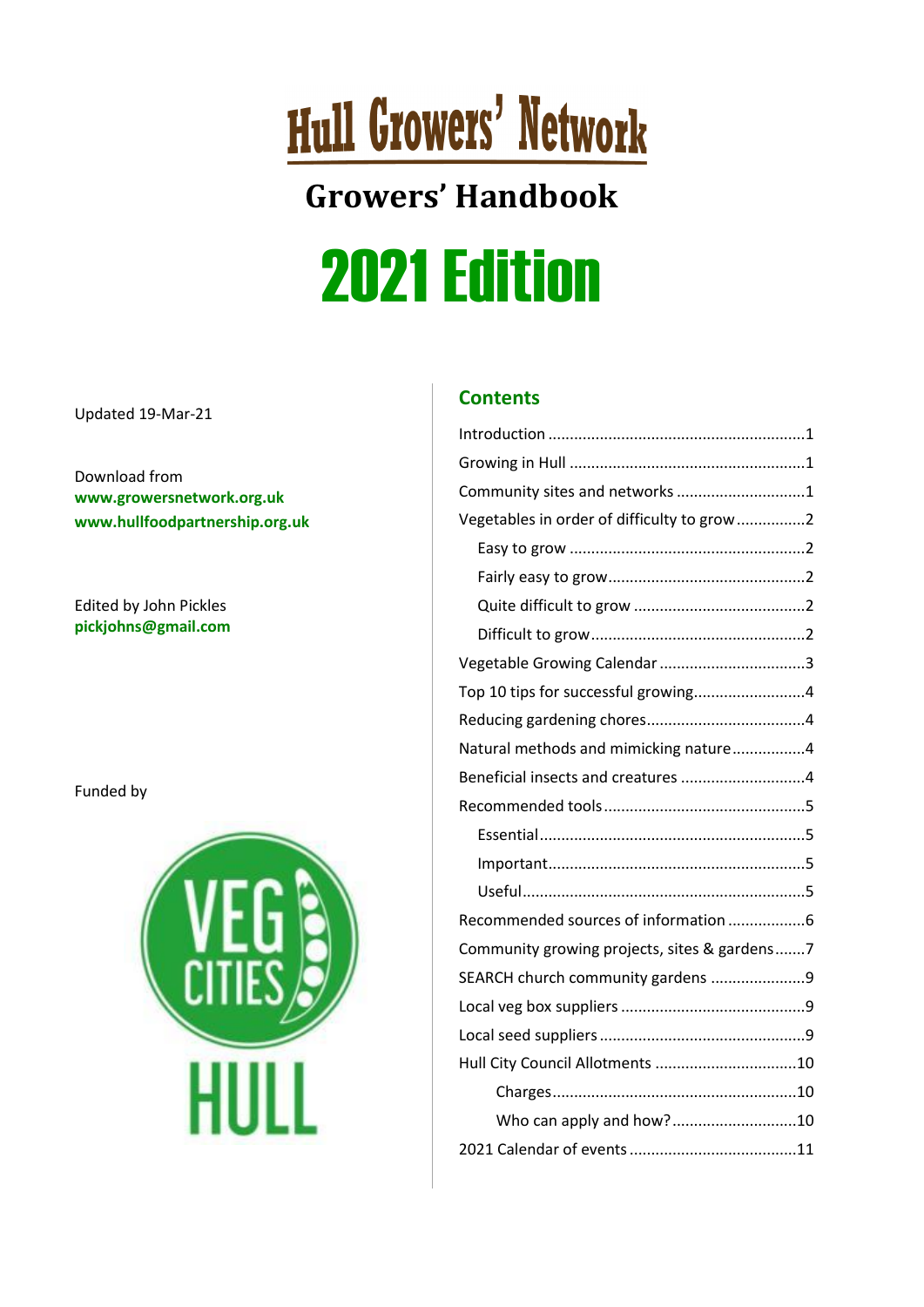#### <span id="page-1-0"></span>**Introduction**

This is a handbook for people in Hull or East Yorkshire with an interest in locally-grown fruit, vegetables and herbs. The information in it is updated every year and is available as a PDF download from websites including the **[growersnetwork.org.uk](http://www.growersnetwork.org.uk/)** and **[hullfoodpartnership.org.uk](http://www.hullfoodpartnership.org.uk/)**

This booklet is aimed at new or amateur growers, possibly families with children interested in growing their own food. There are guides on which vegetables to try growing as a beginner and when to sow. It gives advice on buying gardening tools and is also a directory of community gardening sites in Hull that can be contacted. While it is not intended to be an exhaustive



instruction manual on how to grow veg, it can point you towards gardens, allotments and people in and near Hull that can provide examples of how to do things successfully. Many people prefer to learn by doing, so here you will find local sites demonstrating different techniques.

As a new gardener learning how to grow, the amount of information available can be overwhelming, especially on the Internet. Information found online may not always be applicable to our local climate and soil so the information in this booklet has been selected with the growing conditions of Hull and East Yorkshire in mind.

#### <span id="page-1-1"></span>**Growing in Hull**

Being next to the Humber Estuary means that Hull **[soil](https://www.youtube.com/watch?v=Xyc1QL0-kVA)** contains a large proportion of **[clay](https://www.rhs.org.uk/advice/profile?PID=620)** and therefore tends to drain poorly. This makes it susceptible to flooding and a haven for **[slugs,](https://www.rhs.org.uk/advice/profile?pid=228)** which thrive in damp conditions. However, clay soils are rich in available **[nutrients](https://www.rhs.org.uk/advice/profile?pid=456)**. Heavy soil can be made more workable by adding a layer compost at the end of the growing season. Spread organic matter such as **[compost](https://www.youtube.com/watch?v=Kf6CGj7xpFE)** on the surface and let the worms take it down into the soil for the following season. Spreading organic matter can help retain moisture below while having a rough dry surface on top which can provide extra protection against slugs and snails.

Hull soil composition: **[clay](https://www.rhs.org.uk/advice/profile?PID=620)**

Hull climate plant hardiness zone: *9a– see* **[Map](https://www.plantmaps.com/interactive-united-kingdom-plant-hardiness-zone-map-celsius.php)** (Typical lowest winter temperature -4C to -7C) Hull average last **[frost](https://www.rhs.org.uk/Advice/Profile?PID=704)** date: *21st -30th April– see* **[Map](https://www.plantmaps.com/interactive-united-kingdom-last-frost-date-map.php)** (Dates are later further inland and at higher altitude)

#### <span id="page-1-2"></span>**Community sites and networks**

Hull has a fantastic variety of growing sites from **[orchards](http://www.hullorchard.co.uk/)** to **[allotments](http://www.hull.gov.uk/arts-and-leisure/leisure/allotments)** to roof top gardens. There is a vast amount of growing experience in the city and this booklet shows you where to look locally to find out what you need to know. Many community growing sites may be looking for volunteers or may even run workshops where you can learn techniques. The **Hull [Growers' Network](http://www.growersnetwork.org.uk/)** is an informal network of people and organisations involved in community growing across the city who have network meetings to coordinate community activities and plan events such as the annual seed swap. Visit their **[website](http://www.growersnetwork.org.uk/)** to find out more. If you are involved with a project or know of one not listed in this booklet or the information is out of date, please get in touch.

If you are viewing this as a PDF document, you will see many green coloured words which are links to click on for further information within this booklet or online - tried and tested sources include the **[Royal Horticultural](https://www.rhs.org.uk/advice/profile?PID=179)  [Society](https://www.rhs.org.uk/advice/profile?PID=179)**. If you have any information that you think would be worth adding in the next edition, please get in touch.

We hope the information you find in this handbook will be useful. Happy Growing!

*John Pickles* Editor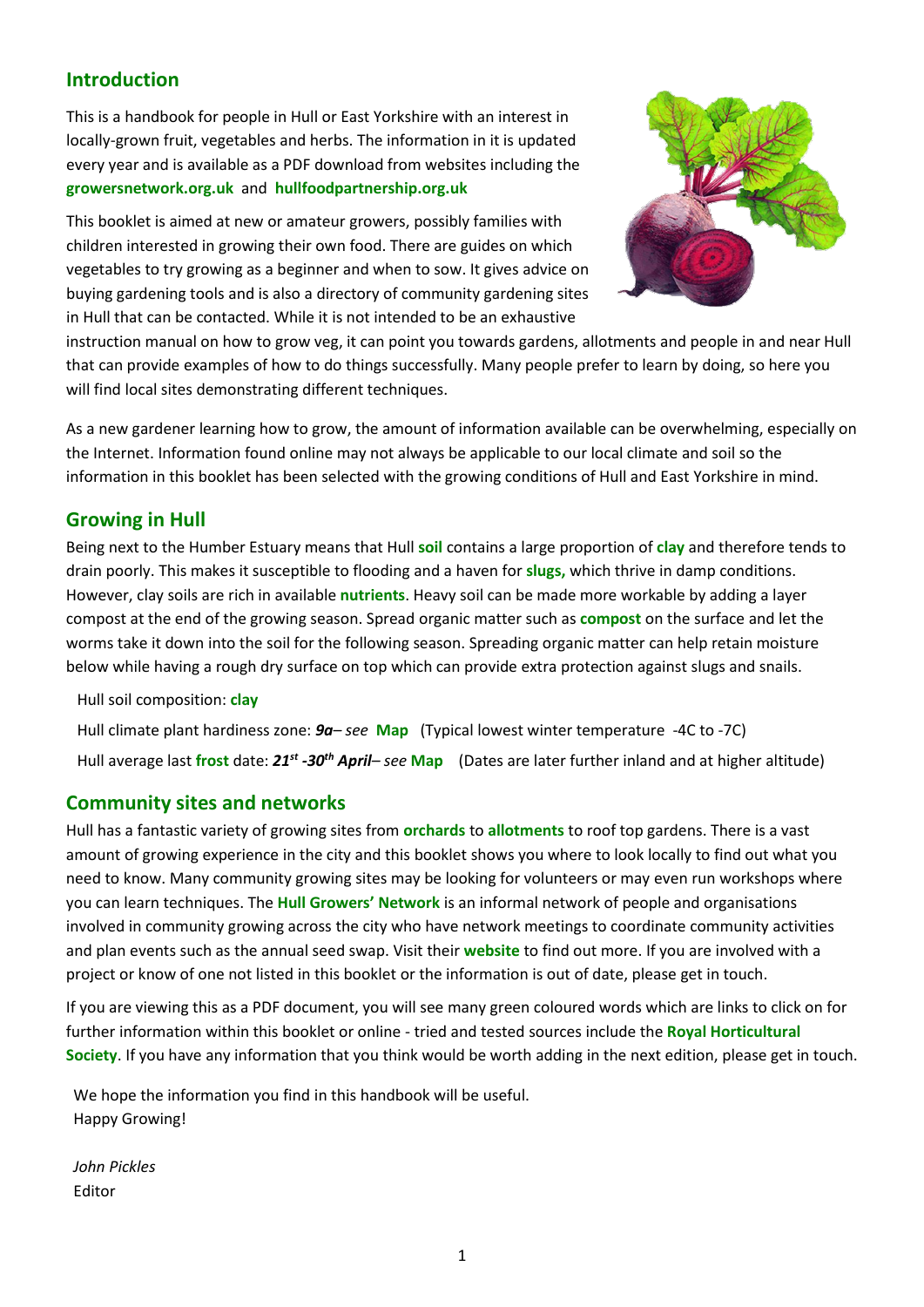#### <span id="page-2-0"></span>**Vegetables in order of difficulty to grow**

Take precautions against **[slugs](https://www.rhs.org.uk/advice/profile?pid=228)**. Netting can reduce damage by birds and insects. Do not plant **[tender](https://www.rhs.org.uk/Advice/Profile?PID=704)** crops outside until May at the earliest. Crops such as tomatoes, cucumbers and peppers grow better in a greenhouse.

<span id="page-2-2"></span><span id="page-2-1"></span>

| Fruit / Veg / Herb      | <b>Notes</b>                                                                                  |  |  |  |  |  |
|-------------------------|-----------------------------------------------------------------------------------------------|--|--|--|--|--|
| <b>Easy to grow</b>     |                                                                                               |  |  |  |  |  |
| <b>Apples</b>           | Pickering Road Orchard has 350 fruit trees + events including public harvest from August      |  |  |  |  |  |
| <b>Beetroot</b>         | Ideal for beginners to grow. Golden beetroot or stripey variety 'Chioggia' is worth a try.    |  |  |  |  |  |
| <b>Blackcurrant</b>     | Keep them protected from birds with netting during fruiting for a better harvest              |  |  |  |  |  |
| <b>Chard</b>            | Good disease and pest resistance, long growing season                                         |  |  |  |  |  |
| <b>Courgette</b>        | Sow in pots to plant out. Produces fast-growing fruit, check regularly once fruiting          |  |  |  |  |  |
| Lettuce                 | Can bolt easily if roots get dry in hot weather                                               |  |  |  |  |  |
| <b>Pears</b>            | Dessert or cooker varieties available                                                         |  |  |  |  |  |
| Peas                    | Easy to grow but needs structural support                                                     |  |  |  |  |  |
| <b>Potatoes</b>         | Once planted they do not need much work                                                       |  |  |  |  |  |
| <b>Pumpkin</b>          | A fun vegetable to try growing with children                                                  |  |  |  |  |  |
| <b>Radishes</b>         | Fast growing, can produce a crop in 4-5 weeks                                                 |  |  |  |  |  |
| <b>Raspberries</b>      | Summer and autumn fruiting varieties available                                                |  |  |  |  |  |
| <b>Runner Beans</b>     | Susceptible to slug damage when growing tip is close to ground                                |  |  |  |  |  |
| <b>Salad mixes</b>      | Good return for little work and lots of lovely salad. Do not let roots get dry in hot weather |  |  |  |  |  |
| <b>Strawberries</b>     | Plants can last 4 years before you need to move                                               |  |  |  |  |  |
| <b>Turnips</b>          | Fast-growing                                                                                  |  |  |  |  |  |
|                         | <b>Fairly easy to grow</b>                                                                    |  |  |  |  |  |
| <b>Broad beans</b>      | Can be sown in November and grow through winter                                               |  |  |  |  |  |
| <b>Brussels sprouts</b> | Slow growing                                                                                  |  |  |  |  |  |
| <b>Cabbage</b>          | Vulnerable to cabbage white caterpillars in summer, a good winter veg                         |  |  |  |  |  |
| <b>Chilli pepper</b>    | Requires high temperature to germinate                                                        |  |  |  |  |  |
| <b>French beans</b>     | Plant out after last frost                                                                    |  |  |  |  |  |
| <b>Herbs</b>            | Some are annuals, some biennials and some perennials.                                         |  |  |  |  |  |
| <b>Kale</b>             | More difficult in summer, due to pests and disease                                            |  |  |  |  |  |
| <b>Leeks</b>            | Sow them in containers or a separate area before moving them to their final position          |  |  |  |  |  |
| <b>Plums</b>            | Can produce a heavy crop, also damsons.                                                       |  |  |  |  |  |
| <b>Tomatoes</b>         | Easier growing in a greenhouse. Get seeds started indoors in Jan/ early Feb                   |  |  |  |  |  |
|                         | <b>Quite difficult to grow</b>                                                                |  |  |  |  |  |
| <b>Aubergine</b>        | Greenhouse required, slow growing                                                             |  |  |  |  |  |
| <b>Broccoli</b>         | Purple sprouting broccoli is easier to grow                                                   |  |  |  |  |  |
| <b>Carrots</b>          | Requires sandy soil, can be grown in bathtubs to deter carrot fly                             |  |  |  |  |  |
| <b>Celeriac</b>         | An underrated vegetable - but tend to produce too much top                                    |  |  |  |  |  |
| <b>Cucumbers</b>        | Greenhouse usually required, depending on variety                                             |  |  |  |  |  |
| <b>Onion</b>            | Can be grown from seed or onion sets                                                          |  |  |  |  |  |
| <b>Parsnip</b>          | Seed must not be kept more than one year, slow to germinate                                   |  |  |  |  |  |
| <b>Peppers</b>          | Greenhouse required                                                                           |  |  |  |  |  |
| <b>Spinach</b>          | Can't be cut and come again, will bolt so narrow window for cropping                          |  |  |  |  |  |
| <b>Swede</b>            | Needs a long growing season                                                                   |  |  |  |  |  |
| <b>Sweetcorn</b>        | Requires minimum of 12 plants for wind pollination                                            |  |  |  |  |  |
|                         | Difficult to grow                                                                             |  |  |  |  |  |
| <b>Asparagus</b>        | Perennial requires minimum 2 years to first crop. Surface roots make it difficult to weed     |  |  |  |  |  |
| <b>Cauliflower</b>      | Need perfect conditions at every stage, any set back reduces crop                             |  |  |  |  |  |
| <b>Celery</b>           | Self-blanching varieties are easier, otherwise blanching takes time                           |  |  |  |  |  |

<span id="page-2-4"></span><span id="page-2-3"></span>*Information to add? email* **[the editor](mailto:pickjohns@gmail.com)**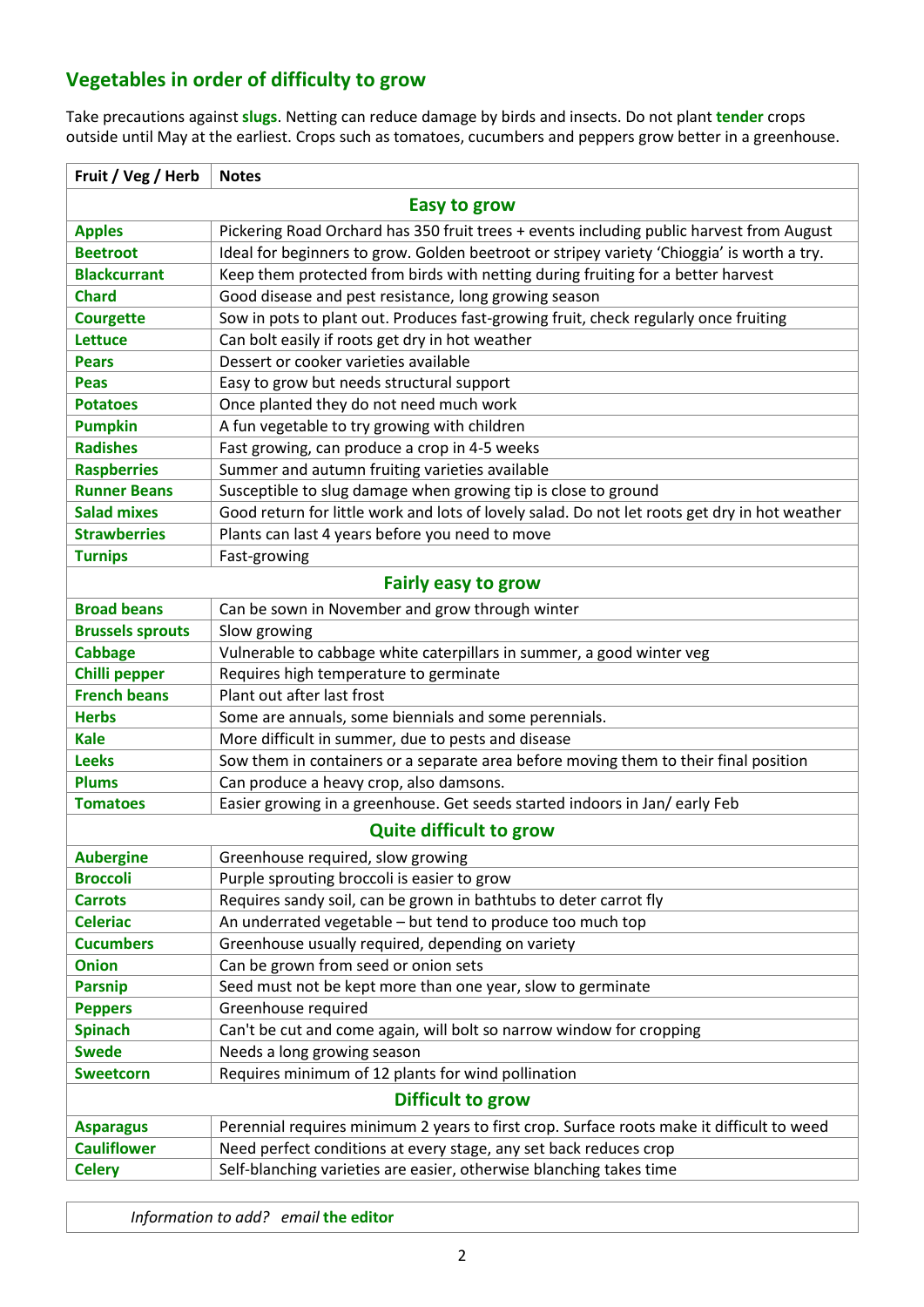### <span id="page-3-0"></span>**RHS GROW YOUR OWN**

# **Veg Planner**



Our Veg Planner will help you decide what to do and when in the veg garden. Why not print it out and keep it somewhere safe until you need it?



#### ( Image credit: RHS **[rhs.org.uk/advice/pdfs/vegplanner.pdf](https://www.rhs.org.uk/advice/pdfs/vegplanner.pdf)** )

Following the suggested sowing dates on packets of seeds is recommended. Seeds sown later will often catch up with ones sown too early. Tender fruit and veg such as tomatoes will need protection against cold and will not survive frosts. Last average frost date in Hull is the last week of April.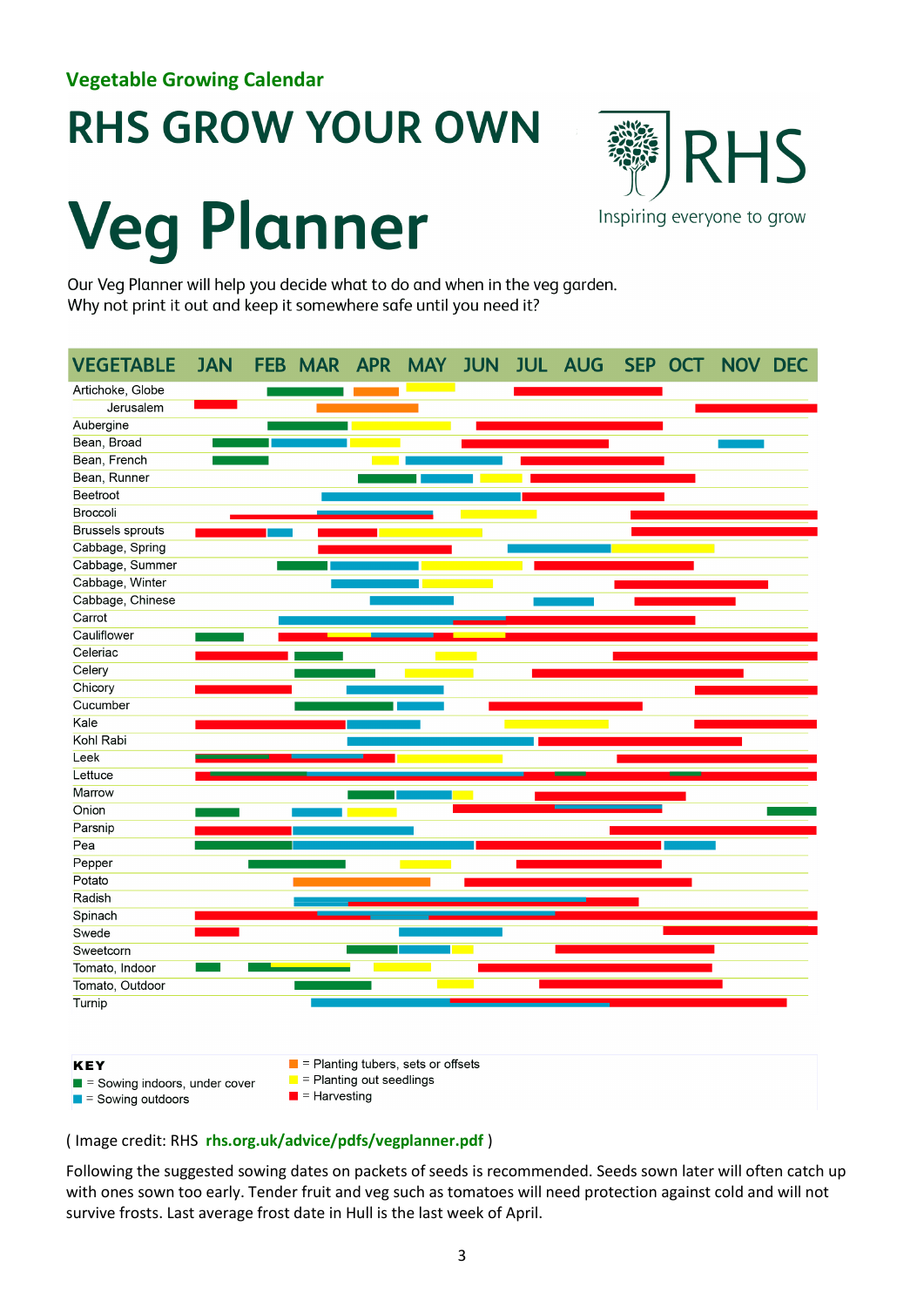#### <span id="page-4-0"></span>**Top 10 tips for successful growing**

Here is some advice on growing fruit and veg from a local commercial grower.

- 1. Disturb soil structure as little as possible. (Besides digging out roots: Docks, Brambles, Couch grass & Thistles)
- 2. Exclude light from weeds in hard to tackle areas using mulch: Cardboard, compost or membrane.
- 3. Watch out for the weeds flowering and address them before they set seed.
- 4. Grow in season to avoid natural **[pest](https://www.rhs.org.uk/advice/Common-Pest-Identification-Guide)** cycles.
- 5. Sow seeds in succession for longer harvest periods.
- 6. Do not overwater young seedlings, let the roots get established first.
- 7. Plant out transplants at correct spacings to avoid gaps where weeds can grow.
- 8. Set up a compost system & recycle all organic matter to keep nutrients on site.
- 9. Catch **[slugs](https://www.rhs.org.uk/advice/profile?pid=228)** late after dark using a torch.
- 10. Enjoy the process of learning and making mistakes!

#### <span id="page-4-1"></span>**Reducing gardening chores**

**Digging** and **weeding** are two tasks often listed by gardeners as the two jobs they dislike the most. A growing method called '**[No Dig'](https://charlesdowding.co.uk/start-here/)** is gaining popularity and advises against digging or rotovating because inverting the soil brings dormant weed seeds to the surface where they can germinate. There are a growing number of sites in Hull practising no-dig, see **[community growing site index](#page-7-0)**. The no-dig method promotes disturbing the soil as little as possible to let soil microbiology develop and build networks into which plants roots tap into for nutrients.

#### <span id="page-4-2"></span>**Natural methods and mimicking nature**

Many people like to grow their own food so they can eat fruit and vegetables without synthetic chemicals. Growing methods sensitive to nature are becoming more popular. There are chemical-free and local certified **organic growers** some of which may welcome volunteers. People interested in intelligent methods of growing food that work with nature and mimic natural processes to improve soil fertility, reduce pests and disease should look into **[Permaculture](http://www.permaculture.org.uk/)**. There are examples of permaculture design being practised at **[gardens](#page-7-0)** in Hull.

#### <span id="page-4-3"></span>**Beneficial insects and creatures**

| Insect / creature           | <b>Benefit</b>                                                |
|-----------------------------|---------------------------------------------------------------|
| Ladybird                    | Predator of aphids                                            |
| <b>Lacewing</b>             | Larvae eat other insects, especially aphids.                  |
| <b>Common wasp</b>          | Hunts caterpillars and other insects to feed to their young.  |
| <b>Marmalade hoverfly</b>   | Pollinator. Many eat aphids.                                  |
| <b>Violet ground beetle</b> | Predator of ground and soil-dwelling pests.                   |
| <b>Bumblebee</b>            | Pollinator of flowers                                         |
| <b>Centipede</b>            | Hunts soil prey in soil and on the surface.                   |
| <b>Parasitoid wasp</b>      | Larvae eat hosts (pests) from the inside leaving paper husks. |

One way of reducing pests is to encourage and offer shelter to **[beneficial](https://www.rhs.org.uk/advice/profile?PID=506)** creatures that eat common pests.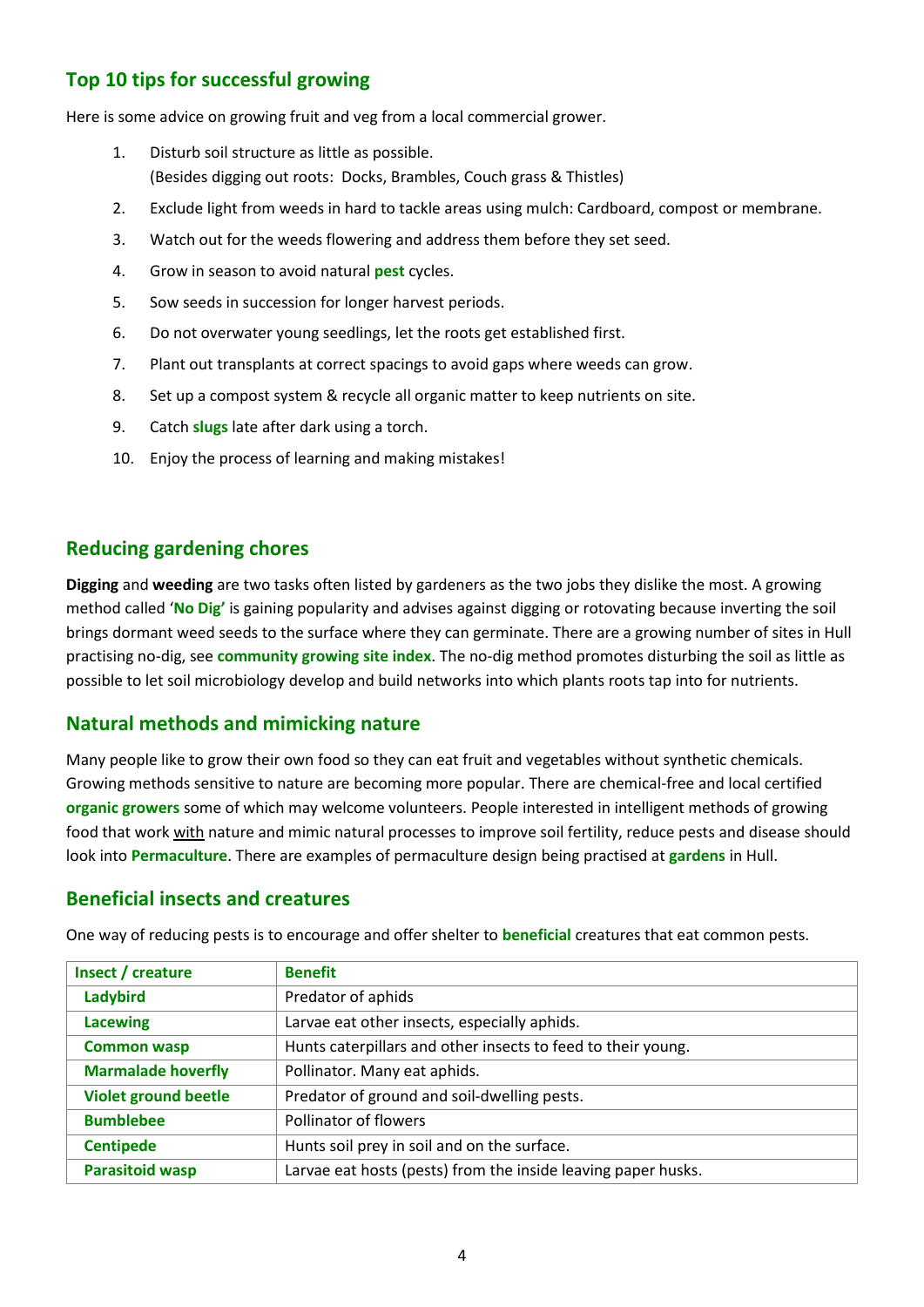#### <span id="page-5-0"></span>**Recommended tools**

You do not need many gardening tools to get started growing fruit and veg. If you do not have access to any tools and are looking to purchase some, second-hand forks, trowels, spades or rakes can be worth buying from car boot sales. Older tools are often more hard-wearing but be cautious of tools with old blades when buying used ones.

If you are looking to buy brand new tools, below is a list in approximate order of usefulness. You do not need many tools to get started and many tools can be homemade or substituted for. Generally, you get what you pay for, but this price range will give you a good guide.

As already mentioned, Hull soil tends to be heavy, so avoid buying tools with shafts or prongs that are weak or bendy as they may bend too much and soon snap. You may struggle with lightweight forks and spades in wet clay soils. Avoid plastic forks. Dry any blades after use and do not leave them out in the rain to go rusty.

<span id="page-5-2"></span><span id="page-5-1"></span>

| <b>Essential</b>         | <b>Prices from</b> | <b>Notes</b>                                                                                                                        |
|--------------------------|--------------------|-------------------------------------------------------------------------------------------------------------------------------------|
| <b>Hand trowel</b>       | $£3 - £4$          | Weak versions may bend in the local heavy soil                                                                                      |
| Gloves                   | $£2 - £10$         | Find a pair that fit tightly but have flexibility                                                                                   |
| Secateurs for pruning    | $£6 - £15$         | Worth paying £12+ if used regularly. Clean & dry them after use                                                                     |
| Fork (full sized)        | $£7 - £25$         | Weak versions may bend in the local heavy soil                                                                                      |
| Spade                    | £8 - £30           | Weak versions may bend in the local heavy soil                                                                                      |
| <b>Trug</b>              | £5                 | Any container will do, handles help                                                                                                 |
| Rake                     | $£7 - £15$         | Often needed for raking a bed before sowing or planting                                                                             |
| Important                |                    |                                                                                                                                     |
| <b>Plant labels</b>      | $£1 - £2$          | Important for remembering what you've sown. Lolly stick label +<br>pencil or plastic label with water resistant pen                 |
| String / twine           | £2 / 100m          | Worth getting bio-degradable such as jute. Plastic versions can<br>degrade leaving unpleasant non-degradable fibres.                |
| Plant pots / seeds trays | From £1 (10pack)   | For seed pots use yoghurt pots, tubs, any container.                                                                                |
|                          |                    | Module-type seed trays can be easier to transplant from                                                                             |
| <b>Bamboo canes</b>      | £3 (10pack)        | Price is for 6 ft long                                                                                                              |
| Pocket knife             | £10                | Find them in camping shops                                                                                                          |
| Watering can             | $£2 - £4$          | Only use the rose for watering seedlings                                                                                            |
| <b>Bucket</b>            | £ 1 - £10          | Always worth having                                                                                                                 |
| Hand fork                | $£4 - £6$          | Weak versions will bend and break in heavy soil                                                                                     |
| Hoe                      | $£15 - £35$        | Many different styles available. An <b>oscillating hoe</b> is highly<br>recommended and well worth the money, if you can afford one |
| <b>Useful</b>            |                    |                                                                                                                                     |
| Gardening wire           | £1.50/30m          | Single strand wire                                                                                                                  |
| Wheelbarrow              | $£30 - £50$        | Consider puncture resistance tyres                                                                                                  |
| <b>Shears</b>            | $£10 - £40$        | Dry them after use. Cheap ones are prone to bending                                                                                 |
| Dibber                   | $f1-f3$            | Alternatively, use a stick or shaft of a broken tool                                                                                |
| Pocket tool sharpener    | £5                 | Useful for sharpening blades                                                                                                        |

<span id="page-5-3"></span>*Information to add? email* **[the editor](mailto:pickjohns@gmail.com)**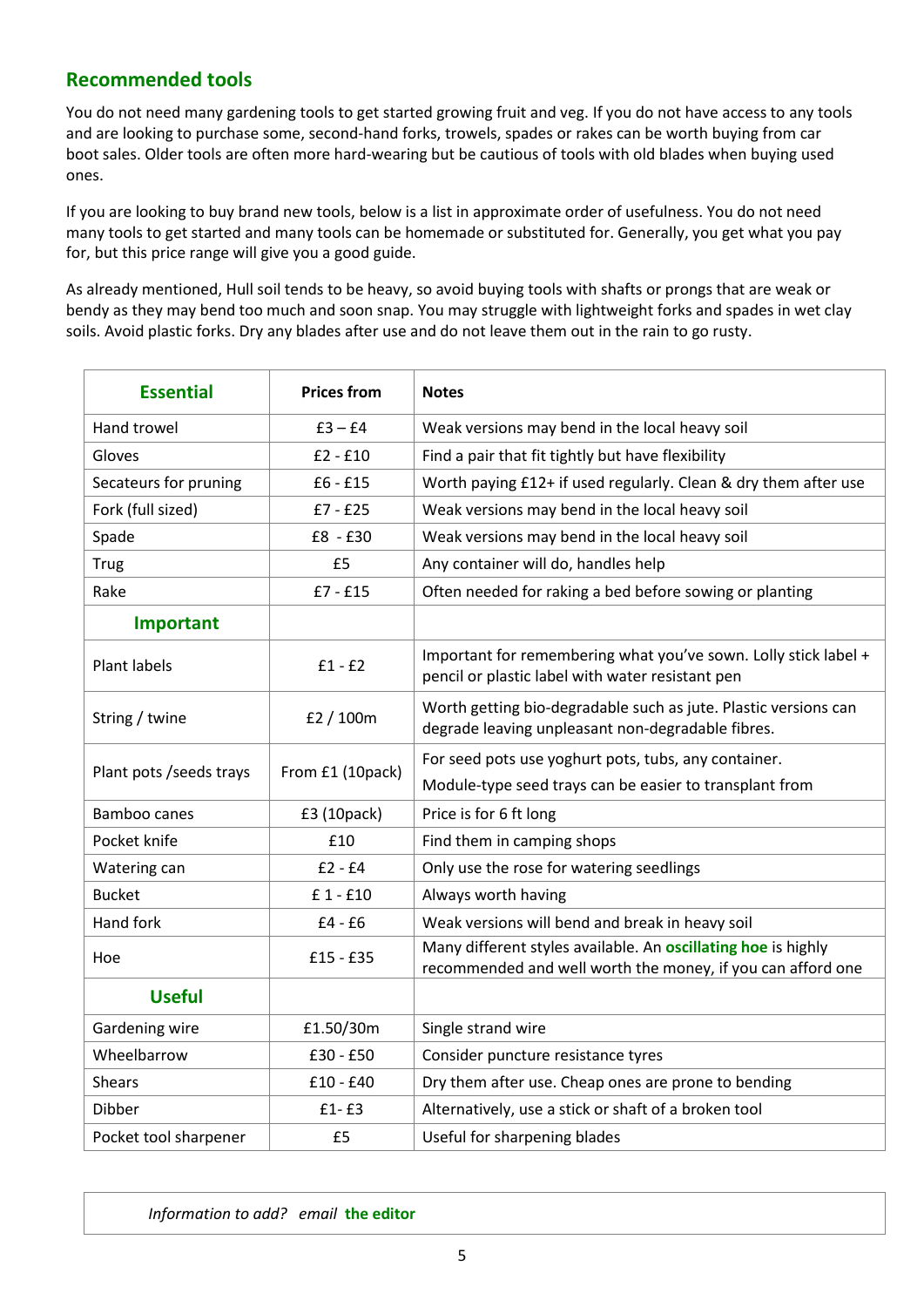#### <span id="page-6-0"></span>**Recommended sources of information**

Useful information about growing fruit, veg and herbs in the UK.

#### **Books and authors**

- **[Vegetable Growing Month-by-month: The Down-to-earth Guide](https://allotmentgardening.org.uk/vegetable-growing-month-by-month/)** by John Harrison
- **[Allotment Month by Month: How to Grow Your Own Fruit and Veg](https://www.waterstones.com/book/allotment-month-by-month/alan-buckingham/9781405340854)** by Alan Buckingham
- **[Veg Patch: River Cottage Handbook No.4](https://www.whsmith.co.uk/products/veg-patch-no-4/mark-diacono/hardback/9780747595342.html)** by Mark Diacono and Hugh Fearnley-Whittingstall
- **[Build a Better Vegetable Garden: 30 DIY Projects to Improve your Harvest](https://www.goodreads.com/book/show/31309507-build-a-better-vegetable-garden)** by Joyce Russell and Ben Russell
- **[New Vegetable Garden Techniques: Essential skills and projects for tastier, healthier crops](https://www.waterstones.com/book/new-vegetable-garden-techniques/joyce-russell/9781781318454)** by Joyce Russell
- **[No Dig Organic Home & Garden](https://charlesdowding.co.uk/product/no-dig-organic-home-garden/)** by Charles Dowding & Stephanie Hafferty
- **[Veg in One Bed: How to Grow an Abundance of Food in One Raised Bed, Month by Month](https://www.whsmith.co.uk/products/veg-in-one-bed-how-to-grow-an-abundance-of-food-in-one-raised-bed-month-by-month/huw-richards/hardback/9780241376522.html)** by Huw Richards
- **[The Vegetable & Herb Expert: The world's best-selling book on vegetables & herbs](https://www.waterstones.com/book/the-vegetable-and-herb-expert/d-g-hessayon/9780903505468)** by Dr D G Hessayon
- **[RHS Allotment Handbook & Planner](https://shop.rhs.org.uk/books/grow-your-own/allotments-kitchen-garden/rhs-allotment-handbook-and-planner)** by The Royal Geographical Society Ltd and The RHS
- **[The Organic Garden](https://www.goodreads.com/book/show/1419570.The_Organic_Garden)** by Sue Strickland

#### **Online, YouTube**

- **[Charles Dowding](https://www.youtube.com/c/CharlesDowding1nodig)** video series focussing on the No-Dig method
- **[Claire's Allotment](https://www.youtube.com/user/clairesallotment/videos)** Friendly gardening and allotment advice from Claire
- **[Garden Organic](https://www.youtube.com/user/GardenOrganic) -** the UK's leading organic growing charity
- **[GrowVeg.com](https://www.youtube.com/c/Growveg-Garden-Planning-Apps)** an excellent series of videos for amateur veg growers based in the UK
- **[Huw Richards-](https://www.youtube.com/c/HuwRichards)** growing food following organic and sustainable principles
- **[Lovely Greens](https://www.youtube.com/c/Lovelygreens) -** green living enthusiast on the Isle of Man
- **[Simplify Gardening](https://www.youtube.com/c/simplifygardening) -** everything garden-related, beekeeping and poultry keeping included
- **[Allotment Diary](https://www.youtube.com/user/allotmentdiary)** Allotment vegetable growing videos from the Yorkshire Dales

*Can you recommend books and videos, online channels? email* **[the editor](mailto:pickjohns@gmail.com)**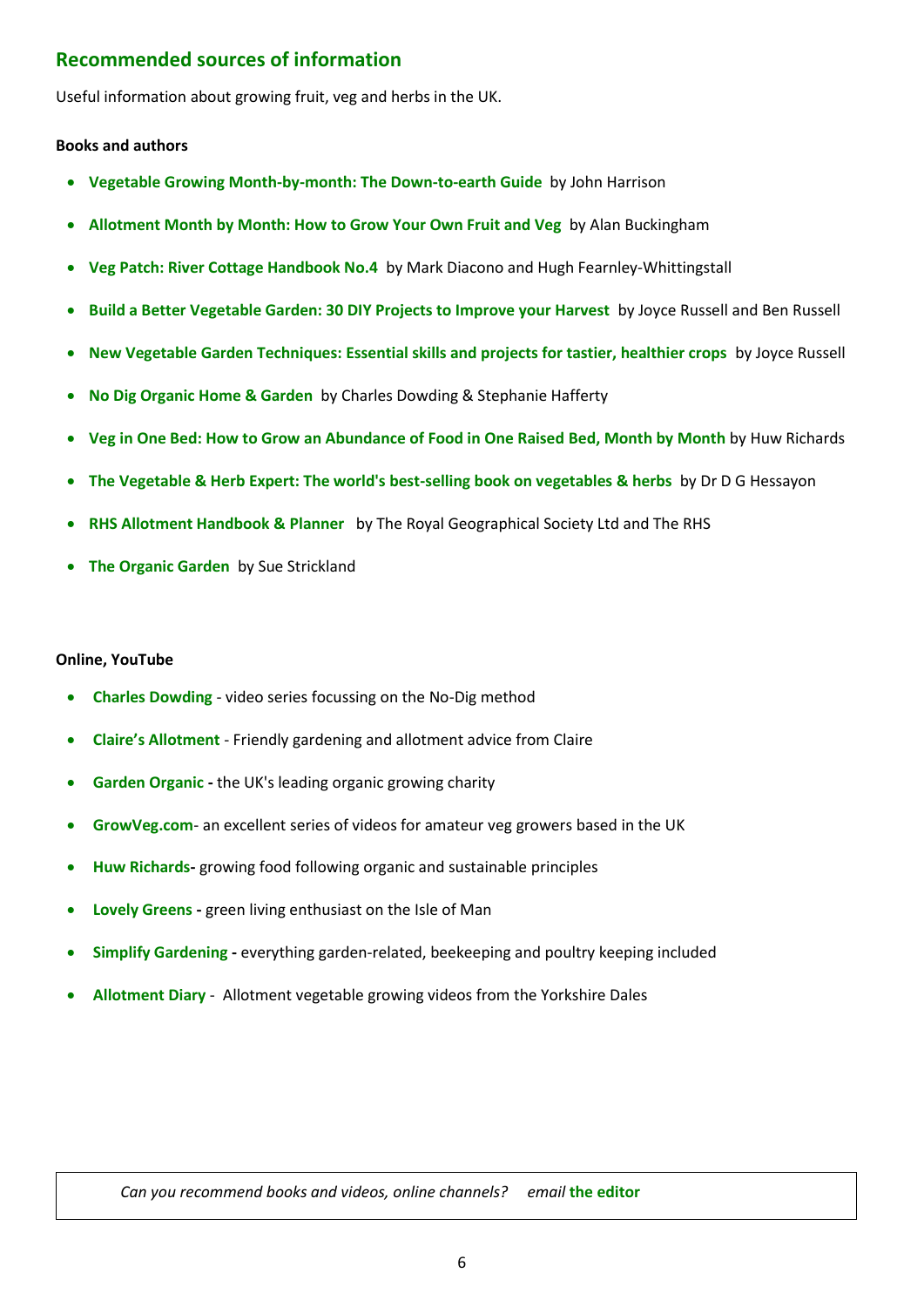#### **Community growing projects, sites & gardens**

Sites are listed in order of postcode starting with HU1 in the city centre.

Key in descriptions. *(If information is missing, enquire with the site.)*

*V = volunteers required* 

*T = toilet on site*

*D = disabled access.* 





<span id="page-7-0"></span>

| Postcode       | Site                                                         | Key         | Location                                                  | <b>Description</b>                                                                                                                                                                                                                                                                                               |  |
|----------------|--------------------------------------------------------------|-------------|-----------------------------------------------------------|------------------------------------------------------------------------------------------------------------------------------------------------------------------------------------------------------------------------------------------------------------------------------------------------------------------|--|
| HU1 2AG        | 'The Veg Patch'                                              | $\mathbf v$ | Outside the Wilson Centre,<br>Hull City Centre            | Previously a council-maintained flower bed. Since 2014 has been maintained by volunteers from<br>Friends of the Earth, Food4Hull, Transition & Permaculture Hull - used to grow vegetables for public.<br>Harvested by a soup kitchen 'Ladeled with Love'<br>hullfoodpartnership.org.uk/the-veg-patch/           |  |
| HU2 APN        | Prospect Centre Rooftop<br>Garden                            |             | The Prospect Shopping<br>Centre                           | Rooftop garden run by volunteers. Activities include, growing vegetables in raised beds and keeping<br>bees.prospectshoppingcentre.co.uk/community/rooftop-allotment                                                                                                                                             |  |
| HU2 8AW        | Aldbro Street Community<br>Allotment                         | V           | Aldbro Street, central Hull                               | Small community growing project for local residents being run by EMS. Consists of raised beds and<br>ground level beds - practising no-dig gardening, rainwater harvesting. www.emsyorkshire.co.uk                                                                                                               |  |
| HU5 2HW        | Down to Earth                                                |             | 'The Plot' Edgecumbe St.<br><b>Newland Ave Allotments</b> | Community group, wildlife and environmental conservation project. Hosting workshops and tree<br>nursery facebook.com/d2ehull                                                                                                                                                                                     |  |
| HU9 1UA        | Thinker's Corner Garden                                      | v           | Citadel Way                                               | Green space restored by volunteers with some seating, herb and plants growing around a statue.<br>Linked to Rooted in Hull                                                                                                                                                                                       |  |
| HU3 1YE        | <b>Hull Community Diggers</b>                                | $V-T-D$     | Behind Kingston Youth<br>Centre, Beverley Road            | Local residents have the option of buying a raised bed for food growing purposes.<br>facebook.com/HullCommunityDiggers                                                                                                                                                                                           |  |
| HU3 2RA        | Villa Community Gardens &<br><b>Thornton Urban Gardeners</b> |             | Behind the Octagon Centre,<br><b>Thornton Estate</b>      | Created on an overflow parking area at the Octagon. It consists of individual allotments of various<br>sizes plus community growing areas. Centre of the Thornton Estate linking the community<br>allotments with housing in Firethorn Close. goodwintrust.org                                                   |  |
| <b>HU3 2SJ</b> | Giroscope Garden                                             | $V-T$       | Coltman Street, Hessle Road                               | Community garden established and run by Giroscope Housing on Coltman Street.<br>www.giroscope.co.uk/gardening                                                                                                                                                                                                    |  |
| HU3 3DF        | <b>Constable Community</b><br>Allotment                      | $V-T-D$     | Constable Street, Hessle<br>Road                          | Community garden established by Friends of Constable Street Field in 2015 and led by Lausanne<br>Tranter. Growing fruit and vegetables with local residents. Developed using <b>permaculture</b> principles.<br>Site includes cob pizza oven, round house structure, composting toilet constableallotment.org.uk |  |
| HU3 3ED        | Western Library Garden                                       | $T-D$       | The Boulevard                                             | Friends of Western Library (Fowl) is working with Hull City Council's library services, Groundwork and<br>Streetwize to help look after the garden, as well as organise events and gardening groups for all<br>ages. www.facebook.com/friendsofthewesternlibrary                                                 |  |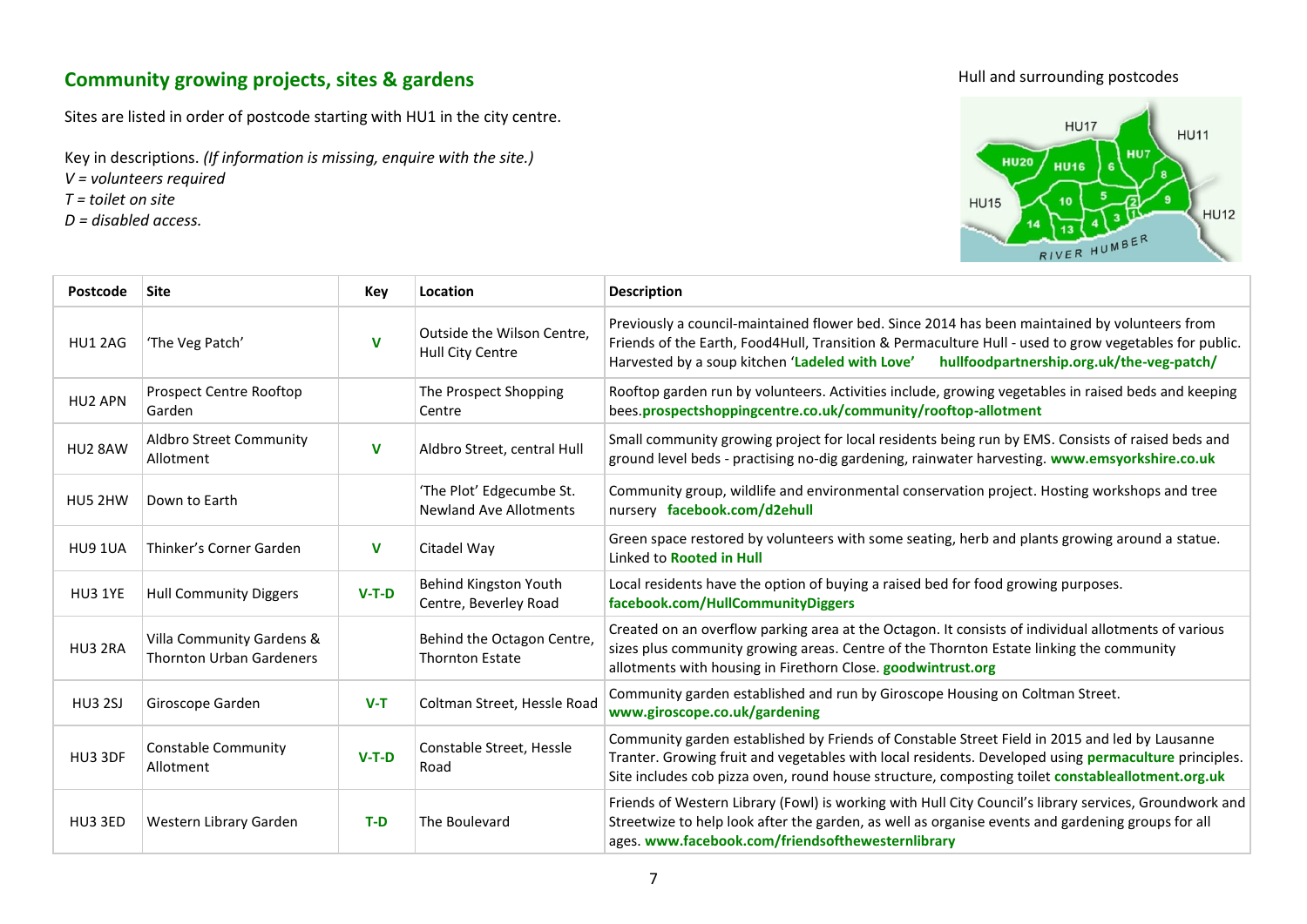| HU3 5EG         | Therapeutic Garden                                  | $V-T-D$     | Edensand Road,<br>Hawthorn Ave                 | 3 plots at Edensand Road council allotment site. The garden was developed by Youth in Nature and<br>in 2020 was taken on by EMS. is being turned into a garden for relaxation, therapy sessions and<br>education and recreation. Access to community building.www.emsyorkshire.co.uk  |  |
|-----------------|-----------------------------------------------------|-------------|------------------------------------------------|---------------------------------------------------------------------------------------------------------------------------------------------------------------------------------------------------------------------------------------------------------------------------------------|--|
| HU4 7AQ         | <b>Pickering Road Community</b><br>Orchard          | $V-T-D$     | Off Cranberry Way,<br><b>Pickering Road</b>    | Opened in 2004. Harvest is usually mid-August to October with open days throughout. For a<br>donation of £2, depending on the harvest. Regular celebrations at the Orchard include Wassailing in<br>January and May Day. hullorchard.co.uk                                            |  |
| HU <sub>5</sub> | GOSH<br>Garden and Open Spaces                      | $\mathbf v$ | Group                                          | Campaign for sustainable open-space management, led by the community for the community in<br>partnership with the council, to enable food growing and encourage biodiversity. Facebook                                                                                                |  |
| <b>HU5 2LJ</b>  | <b>Bakersfield Allotment Project</b>                | $T-D$       | Off Tavistock Street,<br><b>Newland Avenue</b> | On the right as you come through the main gates on Tavistock Street. Set up to provide activity for<br>those referred by the NHS. The project is built on the links between Occupational Therapy,<br>Education, Horticulture and Biodiversity and the importance of working together. |  |
| <b>HU5 2LJ</b>  | <b>Newland Aveneue</b><br>Allotments                | T-D         | Off Tavistock Street,<br><b>Newland Avenue</b> | 245 allotment plots. They have their own website at newlandallotments.co.uk<br>See Council allotments page for how to apply for a plot.                                                                                                                                               |  |
| HU5 2TD         | Pearson Park Wildlife Garden                        |             | Princes Avenue, next to<br>Pearson Park        | Run by the Yorkshire Wildlife Trust, the site has herb beds, vegetables and fruit, bees and paths<br>through uncultivated wild areas. Provides children's educational activities, volunteer sessions and a<br>venue for events. ywt.org.uk/pearson-park-wildlife-garden               |  |
| HU5 3RN         | Thoresby Edible Forest &<br><b>Community Garden</b> | $\mathbf v$ | Off Thoresby Street                            | Edible garden set up by 'At the Edge' community group growing fruit and vegetables using<br>permaculture forest garden principals. facebook.com/ThoresbyCommunityEdibleGardenATtheEdge                                                                                                |  |
| HU6 8AB         | The Rainbow Garden                                  |             | Off Levisham Close, Endike<br>Lane             | Established 1997 in a triangle of land surrounded by houses. It has won many awards. There are<br>volunteer sessions and children's activities in the holidays. facebook.com/rainbowgardenhull                                                                                        |  |
| HU6 7PE         | No Dig community Allotment                          | V           | <b>Clough Road Allotments</b>                  | A community project on plots within Clough Road Allotments practicing no-dig gardening.<br>facebook.com/NDCAllotment                                                                                                                                                                  |  |
| HU74WD          | The Bespoke Garden                                  |             | The Bespoke Centre, Zeal's<br>Garth, Hull      | Community garden at the Bespoke centre growing fruit and veg with volunteers.<br>facebook.com/BespokeResourceCentre                                                                                                                                                                   |  |
| HU7 4TT         | Men In Sheds, Sutton                                |             | Church Street, Sutton                          | Group of men growing vegetables in raised beds behind Sutton Reading Rooms Snooker Club on<br>church Street in Sutton. Supported by EMS Ltd in setting up.www.emsyorkshire.co.uk                                                                                                      |  |
| HU9 1AA         | Rooted in Hull                                      | $V-T-D$     | St. Peter's Street, Hull                       | Innovative Urban Agriculture Project in the centre of Hull working in partnership with local<br>businesses. Transforming a brownfield site into community space as a micro enterprise hub based<br>around food, farming and environment. Rootedinhull.org.uk                          |  |
| HU9 3QB         | <b>EMS Ltd</b>                                      | $\mathbf v$ | Preston Road,                                  | Environmental charity involved in setting up community allotments, as well as running an affordable<br>food shop, cooking meals and other work. www.emsyorkshire.co.uk                                                                                                                |  |
| HU9 4EE         | East Hull Community Farm                            | $V-T-D$     | Barham Road                                    | Community farm selling meat, producing honey and home to a volunteer run vegetable growing<br>patch and small orchard. See the website easthullcommunityfarm.co.uk with help from the<br>volunteer group Community Garden Guerrillas                                                  |  |
| <b>HU10 6RJ</b> | <b>PATT Foundation</b><br>'Plant A Tree Today'      |             | Registered in Anlaby                           | Campaigning for better environmental practices, implementing medium-scale tree planting projects<br>as well as set up tree nurseries, providing environmental education. www.pattfoundation.org                                                                                       |  |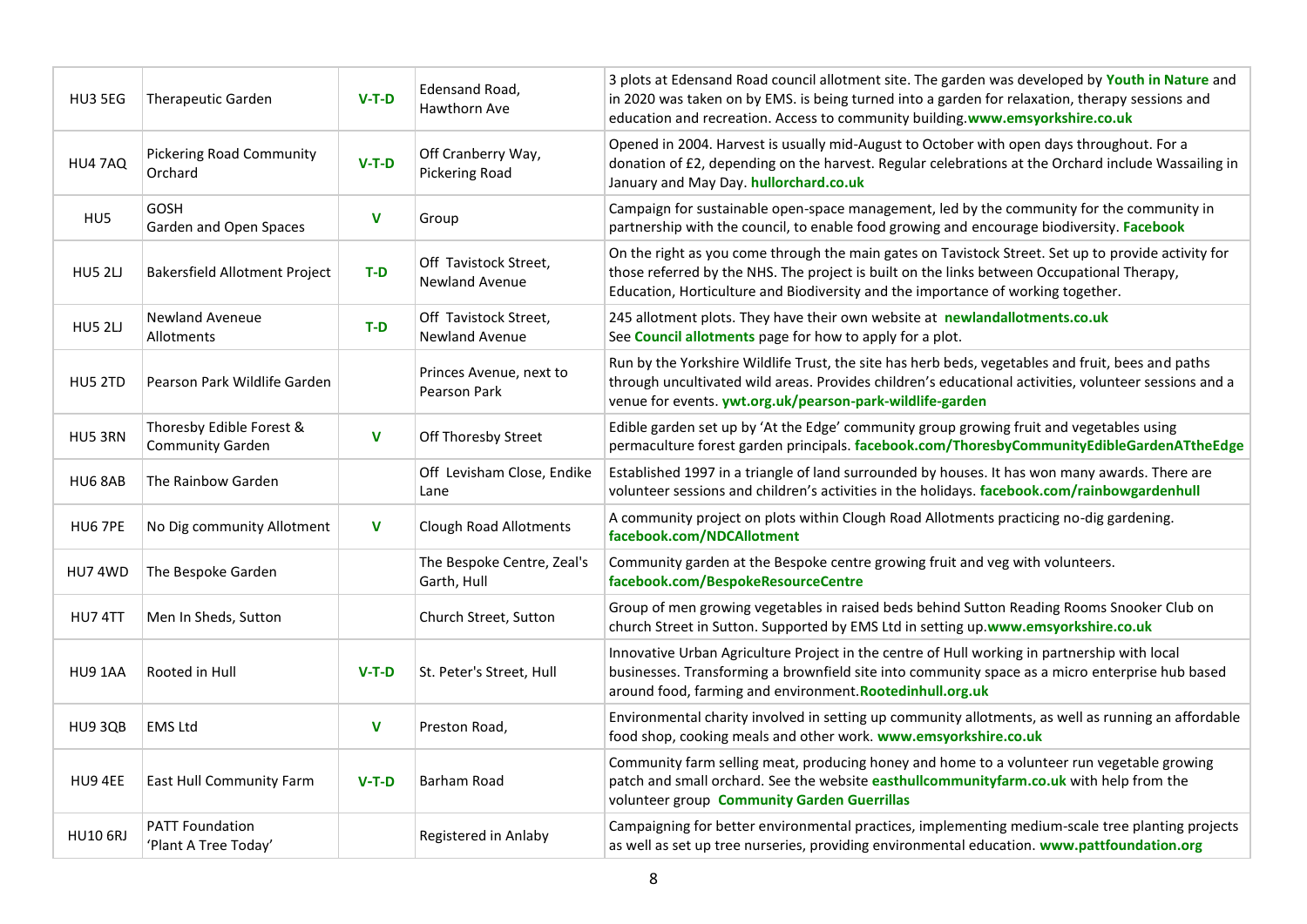| HU17 ORW | Millennium Orchard |  | Beverley Parks, Shepherd Ln | 100 apple tree orchard originally run by the WI at the millennium, hosted annual apple days. Now<br>maintained by volunteers, help is required. Public access as park of Beverley Parks. webpage |
|----------|--------------------|--|-----------------------------|--------------------------------------------------------------------------------------------------------------------------------------------------------------------------------------------------|
|----------|--------------------|--|-----------------------------|--------------------------------------------------------------------------------------------------------------------------------------------------------------------------------------------------|

#### **SEARCH church community gardens**

Since 1999 SEARCH has supported churches and organisations across Hull as they seek to engage with their communities. This has included developing church gardens and<br>some collaboration with Rooted in Hull. They can be cont some collaboration with **[Rooted in Hull](http://www.rootedinhull.org.uk/)**. They can be contacted via **[facebook.com/SearchHull](https://www.facebook.com/SearchHull)** 

| HU8 9PD | St Margaret's Church                                 | $D-T$ | Shannon Road, Longhill                                                                                                                                                                                                            | Raised beds built and used by the church and community. Disabled access and toilet.                                                                                                                                                                                                               |  |
|---------|------------------------------------------------------|-------|-----------------------------------------------------------------------------------------------------------------------------------------------------------------------------------------------------------------------------------|---------------------------------------------------------------------------------------------------------------------------------------------------------------------------------------------------------------------------------------------------------------------------------------------------|--|
| HU9 4JY | St Hilda's Church                                    | D     | Annandale Road, Greatfield                                                                                                                                                                                                        | Raised beds at the front entrance to the church. Again, used to grow small amounts of food. Disabled<br>access.                                                                                                                                                                                   |  |
| HU9 2TA | St John's Church &<br><b>Community Centre Garden</b> | $D-T$ | Features raised beds, brick-built BBQ and pizza oven. Looked after by members of this community<br>Rosmead St, Marfleet Lane<br>focused church, engaging people in growing, cooking and sharing food. Disabled access and toilet. |                                                                                                                                                                                                                                                                                                   |  |
| HU3 2TD | St Matthew's Parish Hall,<br><b>Boulevard</b>        |       |                                                                                                                                                                                                                                   | One of the first created by <b>SEARCH</b> and local youth group (YFC), served as a focal point for various<br>events and activities including bonfire night, birthdays, planting and harvest times. Site is at back of<br>the parish hall. The raised beds were rebuilt in 2019. Disabled access. |  |
| HU3 3PB | Selby Street Mission<br>Selby Street<br>$D-T$        |       |                                                                                                                                                                                                                                   | Features raised beds, brick-built BBQ and pizza oven. Looked after by members of this busy and<br>community focused church, engaging people in growing, cooking and sharing food together. Raised<br>beds were rebuilt early 2021 in partnership with Rooted in Hull Disabled access and toilet.  |  |

#### <span id="page-9-0"></span>**Local veg box suppliers**

Depending on the time of year, these veg box suppliers may welcome help from volunteers. Contact them for more information.

| <b>HU11 5BN</b> | Arthur's Organics |     | Rise, East Riding                    | Organic grower and supplier of veg boxes in the Hull area since 1999.<br>arthursorganics.com                                                                            |  |
|-----------------|-------------------|-----|--------------------------------------|-------------------------------------------------------------------------------------------------------------------------------------------------------------------------|--|
| <b>HU17 9FS</b> | Frith Farm        | V-T | Grange Road, Molescroft,<br>Beverley | The farm provides fresh locally grown vegetables. Veg box scheme. Free range eggs.<br>www.frithfarming.com                                                              |  |
| Y025 8NJ        | Green Growers     | V-1 | Nafferton, Driffield                 | Local grower of organic vegetables. Run by soil science expert Dr. Gwen Egginton, specialising in<br>salads and supplying Arthur's Organics. greengrowers.wordpress.com |  |

#### **Local seed suppliers**

<span id="page-9-2"></span><span id="page-9-1"></span>

|  | $^{\circ}$ HU15 2HT $\,$ Sow Seed Ltd. | South Cave, East Riding | Small family business supplying vegetable and flower seeds. Excellent range of chilli peppers and<br>green manures sowseeds.co.uk |
|--|----------------------------------------|-------------------------|-----------------------------------------------------------------------------------------------------------------------------------|
|--|----------------------------------------|-------------------------|-----------------------------------------------------------------------------------------------------------------------------------|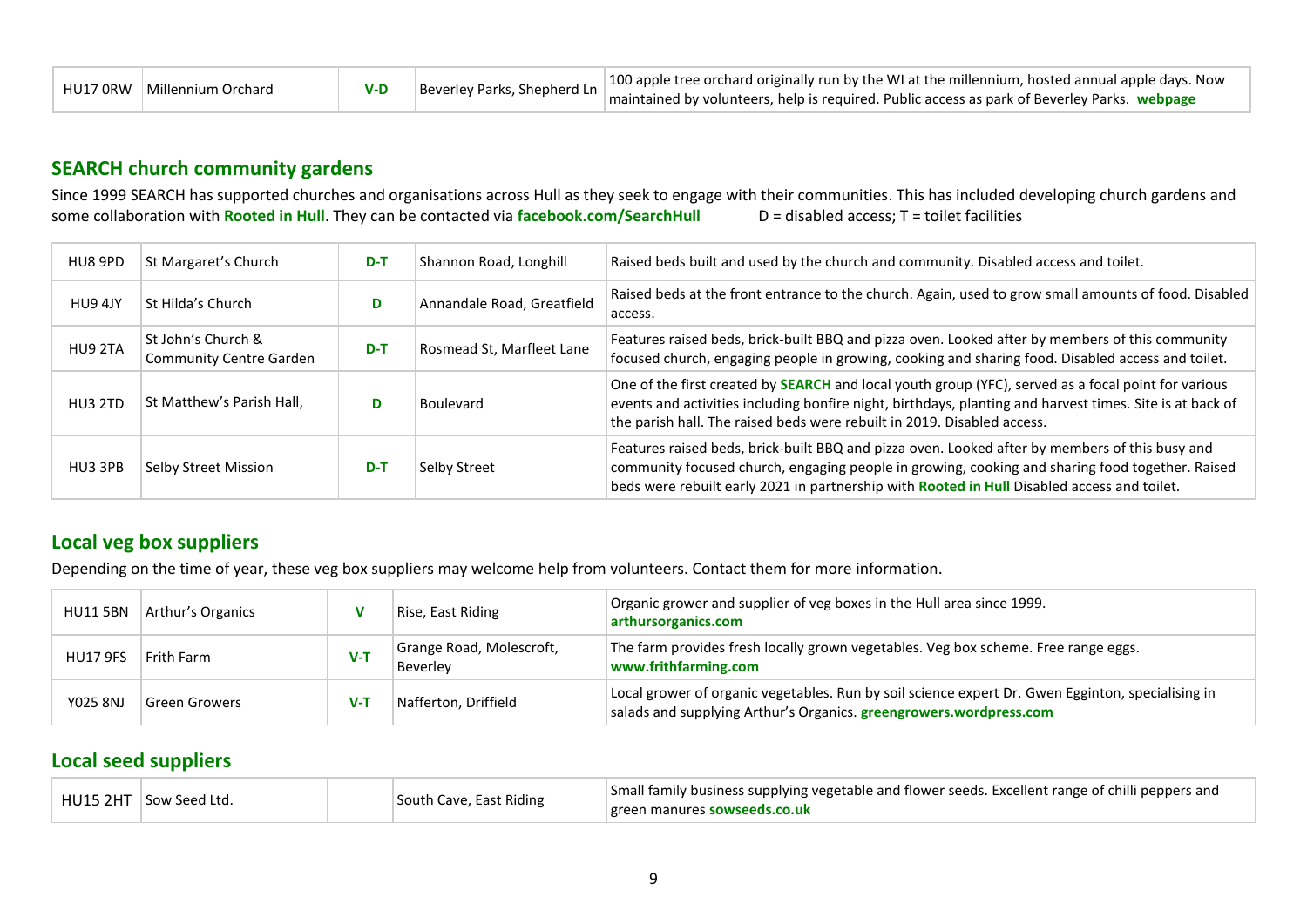#### <span id="page-10-3"></span>**Hull City Council Allotments**

<span id="page-10-0"></span>

|                | <b>Site</b>                         | <b>Post Code</b> | <b>Plots</b> |
|----------------|-------------------------------------|------------------|--------------|
| 1              | Albert Cottage (Kenilworth Ave)     | HU3 5RT          | 97           |
| $\overline{2}$ | <b>Bilton Grove</b>                 | HU9 5YB          | 44           |
| 3              | <b>Bude Road</b>                    | <b>HU7 4QY</b>   | 74           |
| 4              | <b>Calvert Road</b>                 | HU5 5DF          | 67           |
| 5              | Clough Road                         | HU6 7PE          | 94           |
| 6              | County Road                         | HU5 5NB          | 111          |
| 7              | <b>Edgecumbe Street</b>             | HU5 2EU          | 35           |
| 8              | <b>Edensand Road (Hawthorn Ave)</b> | HU3 5EG          | 27           |
| 9              | Field Street (Holderness Road)      | HU9 1HN          | 4            |
| 10             | Gipsyville (Hessle Road)            | HU4 6QF          | 73           |
| 11             | Lamorna Avenue                      | HU8 8HT          | 80           |
| 12             | <b>Marfleet Lane</b>                | HU9 5TF          | 66           |
| 13             | <b>National Avenue</b>              | <b>HU5 4BT</b>   | 97           |
| 14             | <b>Newland Avenue</b>               | <b>HU5 2LJ</b>   | 245          |
| 15             | Noddle Hill Way                     | HU7 4NQ          | 65           |
| 16             | Oak Road                            | <b>HU6 7LY</b>   | 68           |
| 17             | Perth Street (West)                 | HU5 3TZ          | 98           |
| 18             | Pickering Road (Cranberry Way)      | HU4 7AQ          | 109          |
| 19             | Portobello Street                   | HU9 5XY          | 44           |
| 20             | <b>Richmond Street (Avenues)</b>    | HU5 3JY          | 36           |
| 21             | Sutton / Leads Road                 | HU74WA           | 81           |
| 22             | Wansbeck Road, Longhill             | <b>HU8 9SZ</b>   | 37           |

**Hull City Council** has over 1,800 allotments plot across 22 allotment sites around the city. Although some sites still have very long waiting lists, they often have sites with vacancies or short waiting lists. Please enquire on a site-by-site basis for waiting list details.

For those sites with waiting lists - customers can request to go on the waiting list, however timescales cannot be given for when plots may become available.

After submitting a request you will be added automatically and you will only receive contact from the allotment office when you have progressed to the top of the list and a plot has become available.

All sites are fenced and most have access to water.

#### **Charges**

- A statutory plot of 250 square metres costs £67.25 per year payable in April of each year. Concessions are available at £52.50
- A refundable deposit of £20 is payable for a key to access the site.

#### **Who can apply and how?**

Anyone can apply for an allotment. The person signing the tenancy agreement must be over 18 and reside within Hull.

Due to the increasing popularity of allotment gardening, all sites in Hull currently have waiting lists. To register your interest and have your name added to a waiting list, please complete the form below.

Please use the online forms to manage your Allotment, visit:

#### **[www.hull.gov.uk/arts-and-leisure/leisure/allotments](http://www.hull.gov.uk/arts-and-leisure/leisure/allotments)**

#### <span id="page-10-1"></span>**Email: [allotments@hullcc.gov.uk](mailto:allotments@hullcc.gov.uk)**

<span id="page-10-2"></span><<Any allotment details to be added or updated here? If so, *email* **[the editor](mailto:%20pickjohns@gmail.com)**.